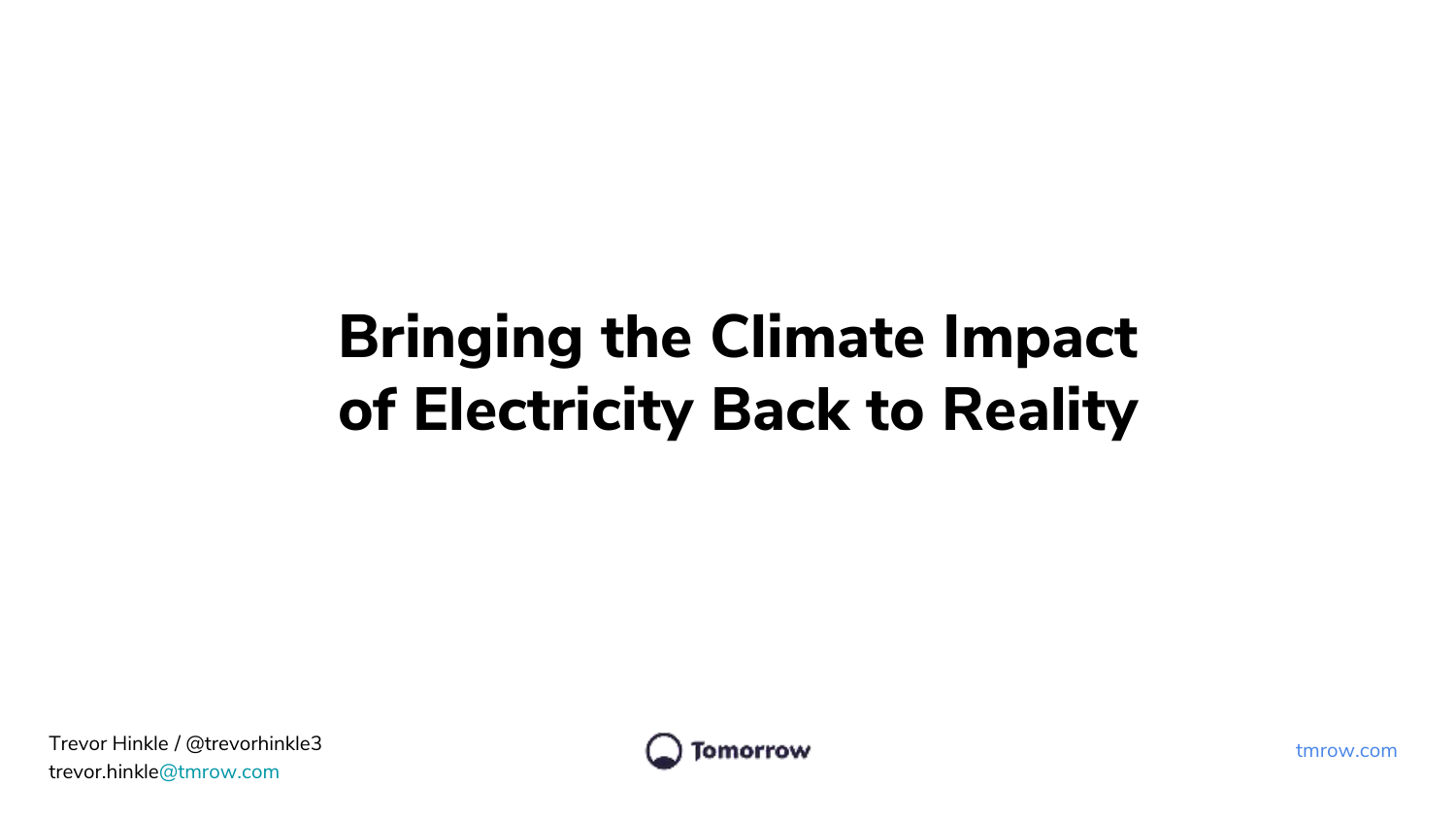## Agenda

- Tomorrow / electricityMap and our vision
- How we measure the climate impact of electricity now
- Flaws in this system
- A proposal for a new way of measurement, already being put into action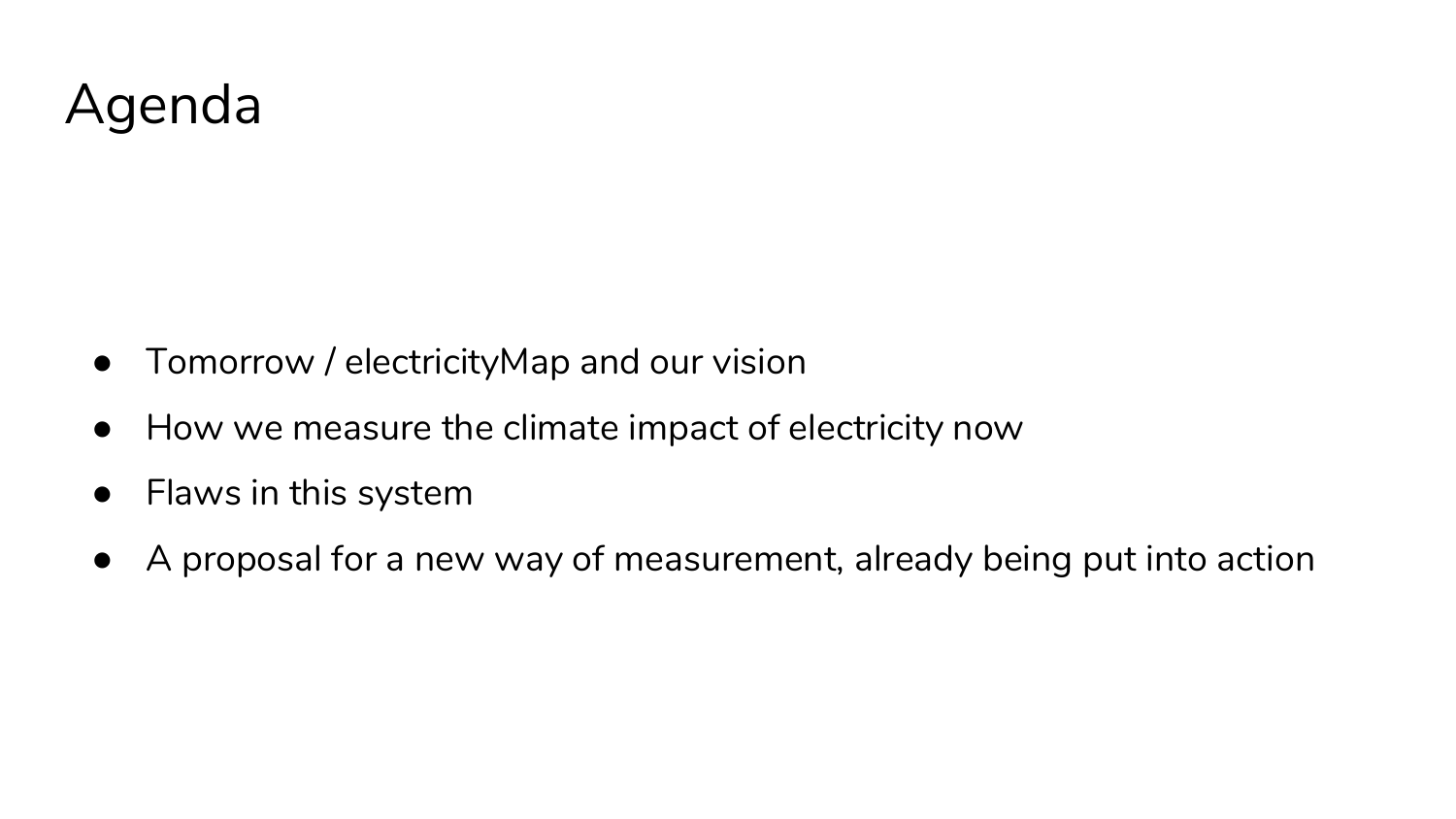## **Who are we?**



**Olivier Corradi** CEO / Founder

- Built electricitymap.org and made it profitable
- Scaled snips.ai (sold to Sonos) from 1 to 35 employees as VP Eng
- M.Sc. Mathematics from Denmark's Technical University and M.Eng. from



Centrale Paris **Søren Svejstrup** Head of Product

- M.A. Digital Design and Communication from the IT University of Copenhagen



#### **Kenneth Skovhus** Head of Engineering

M.Sc. Computer Science from Denmark's Technical University



**Martin Collignon** COO, Growth

Uber

- Fmr. Member of Youth Climate Council at the Danish Ministry of Climate

**O**issuu





- **Trevor Hinkle** Head of electricityMap
- M.Sc. Climate Change at Copenhagen **University**
- Experience in several growth startups and
- Involved in electricityMap since 2017





mobilelife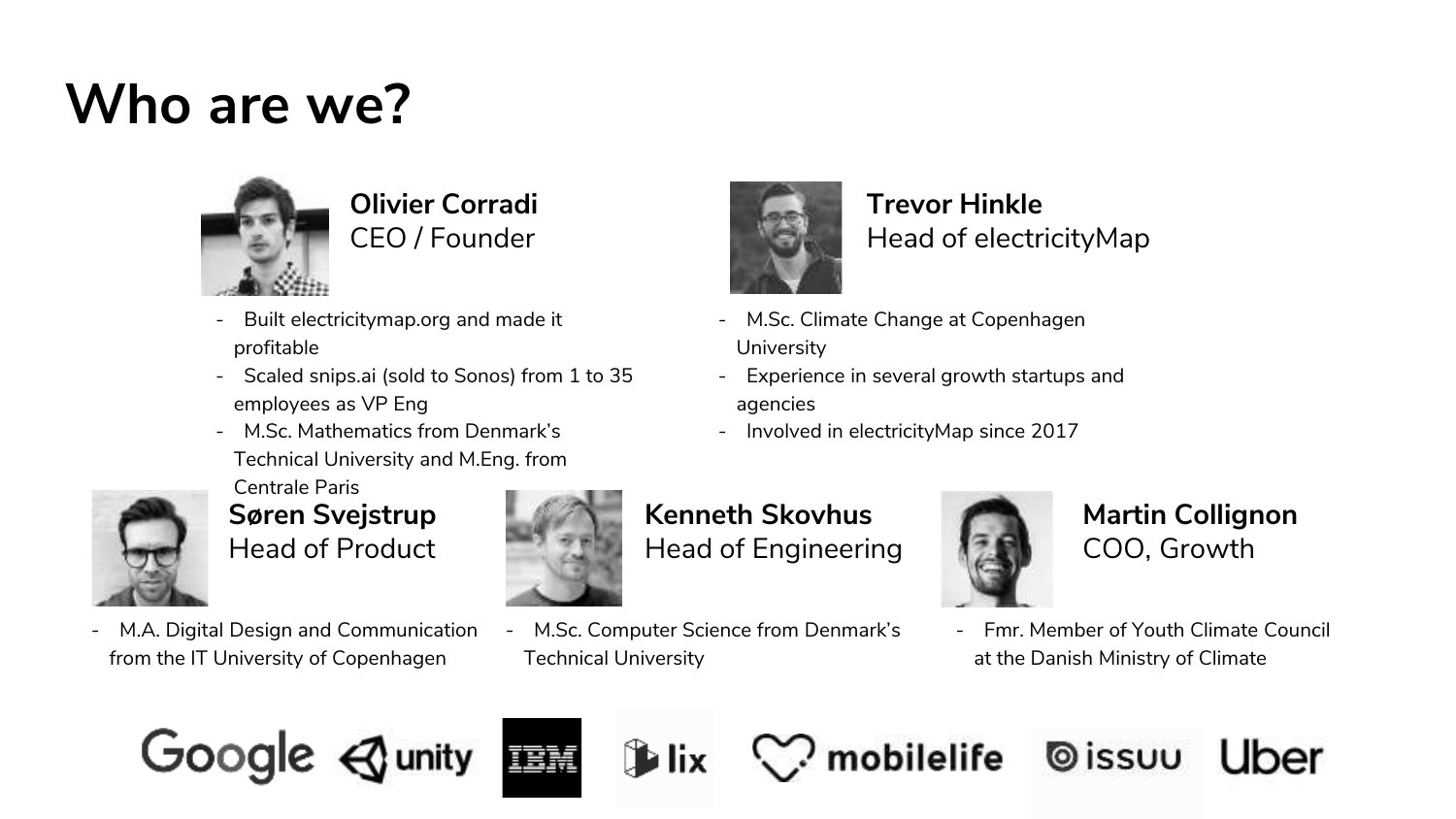## **The biggest challenge of our time**

Atmospheric CO2 concentration in the last 40 000 years

in ppm (particles per million)



#### tmrow.com/**climatechange**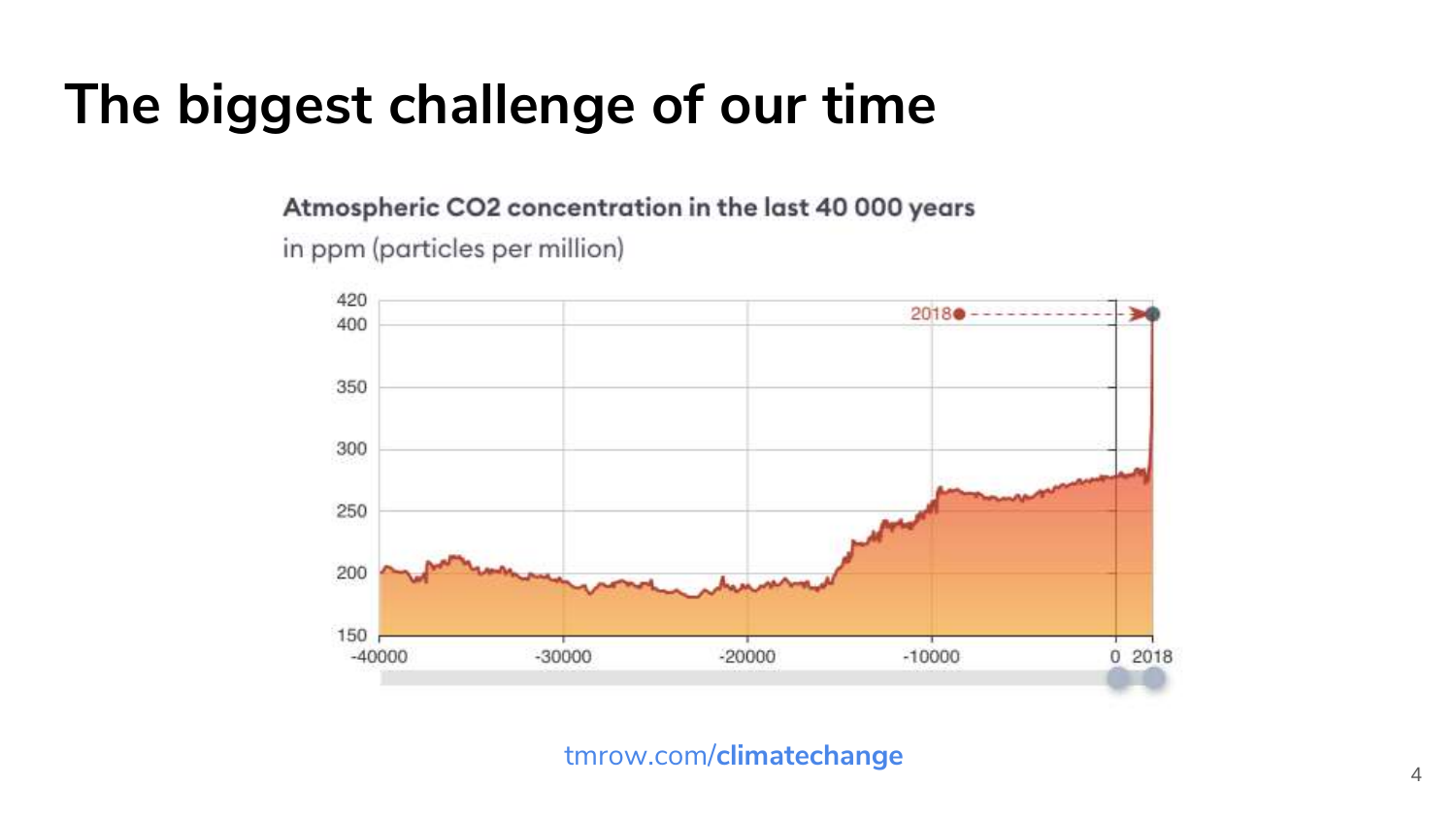## **We're addicted to fossil fuels**

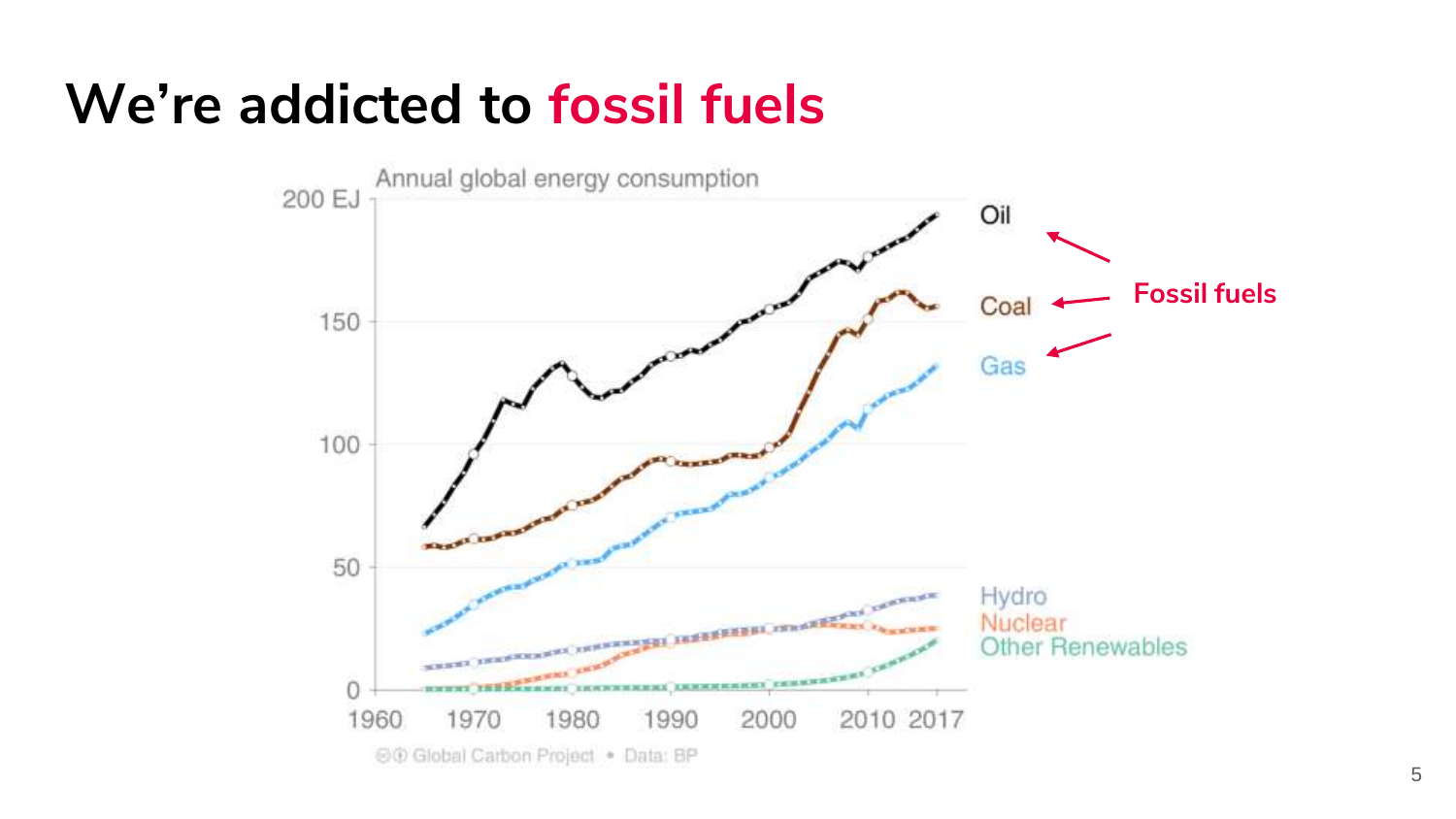**"** the real danger is when companies and politicians are **making it look like real action is happening, when in fact, almost nothing is being done apart from clever accounting and creative PR "**

- Greta Thunberg, July 23rd 2019, Paris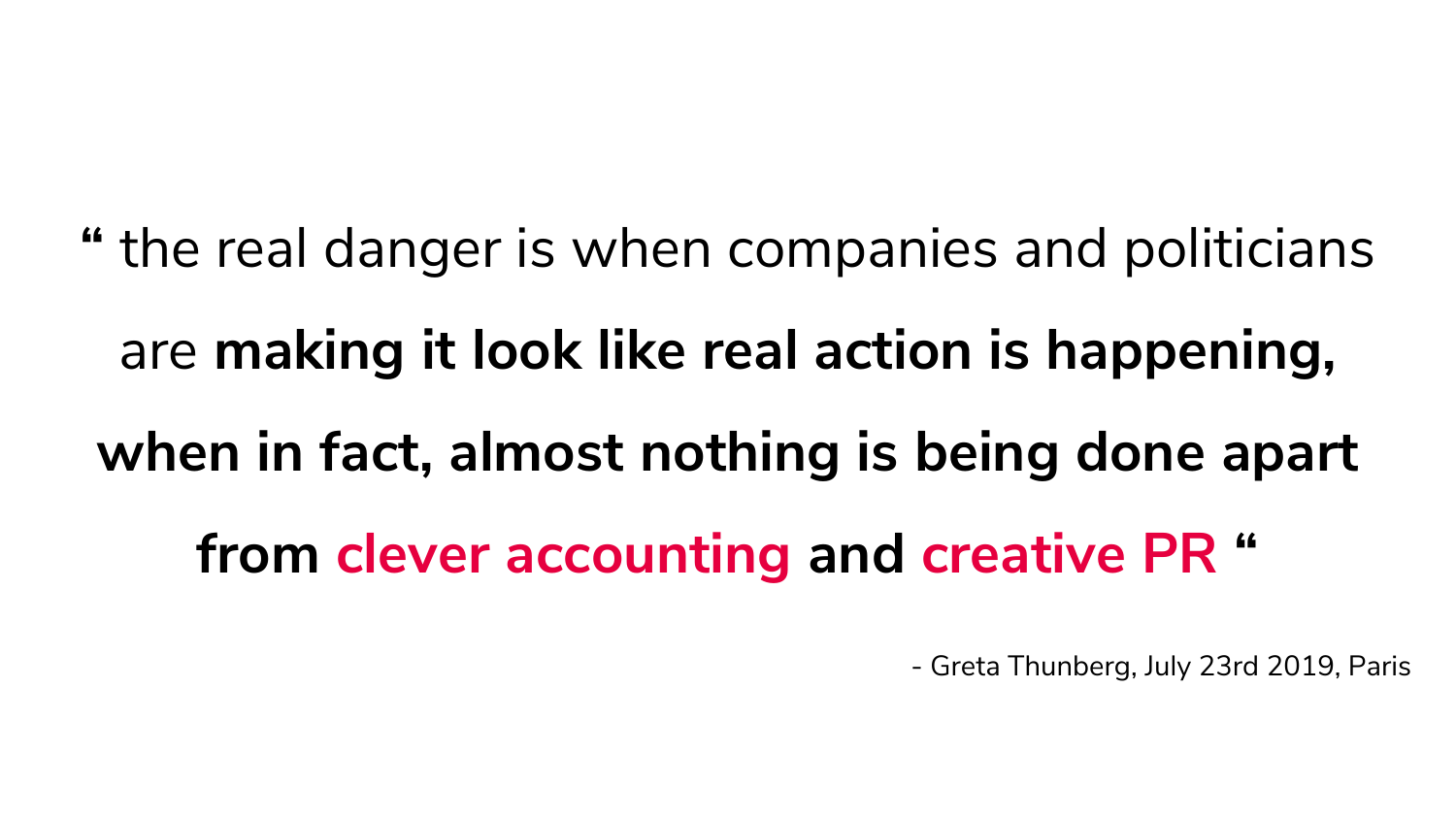# In 2016, we built **Exelectricitymap.org**

to map the world's electricity emissions, **in real-time**

- 3000 daily active users, >1 million visits in 2018, 100% organic
- >700 [github contributions](https://github.com/tmrowco/electricitymap-contrib) with >90 country integrations
- Used in TV debates, classrooms, universities, by policy makers..







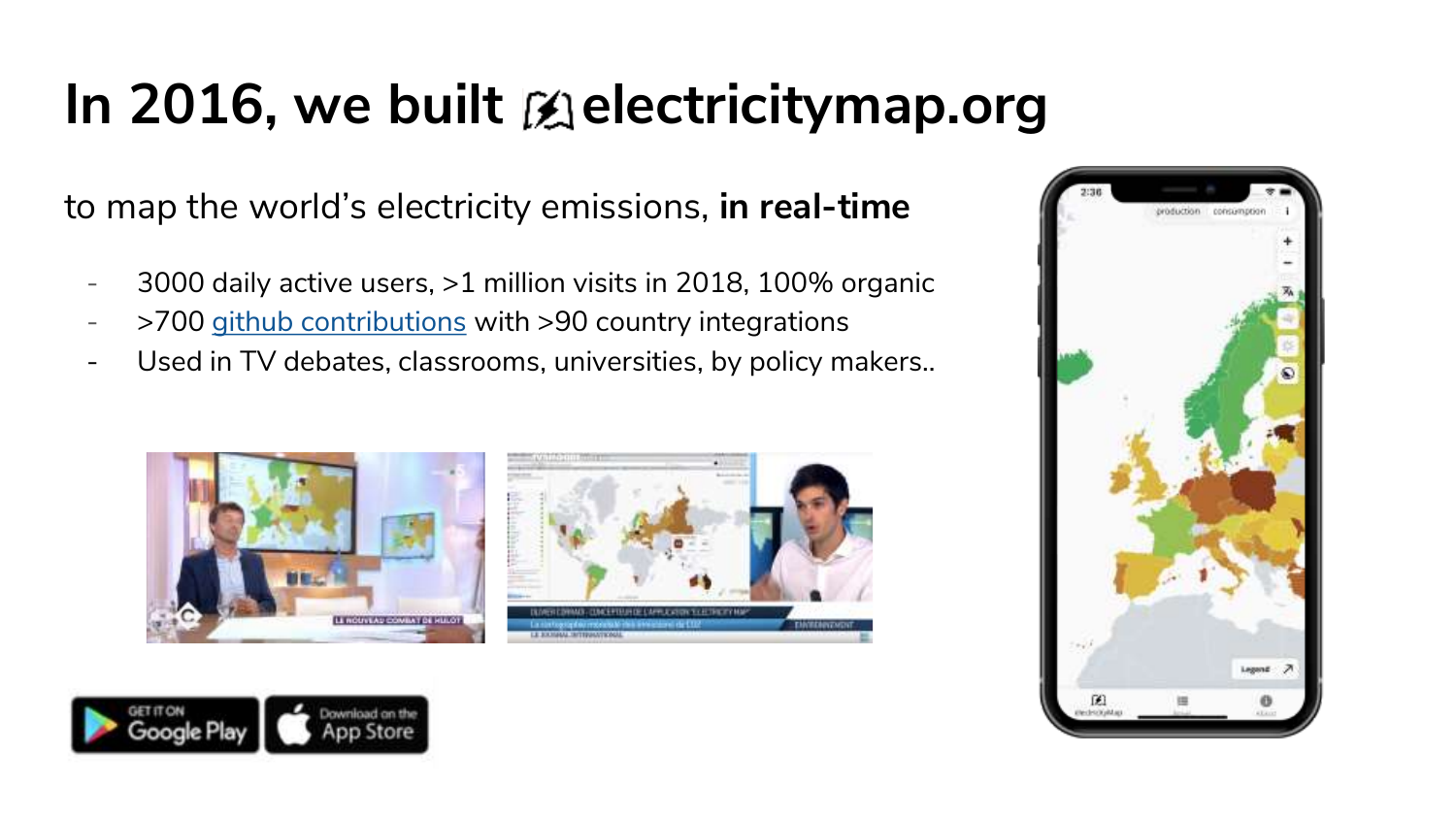### Our peer-reviewed methodology aggregates hundreds of datasets to account for imports/exports of electricity, going beyond public data



#### **PUBLIC DATA**

Standardized data collected hourly from over 70 data providers

- Electricity Generation <sup>O</sup>
- Electricity Prices O
- Electricity Exchanges <sup>O</sup>
- Weather **O**  $\bullet$

available as hourly CSV files, additionally as API with forecasts



#### **FLOW-TRACED DATA**

Data based on our proprietary flowtracing models

- Origin of electricity **O** (by zone)
- Origin of electricity **O** (by plant type)
- Carbon intensity **O**

available as hourly CSV files, additionally as API with forecasts



#### **MARGINAL DATA**

Data based on our proprietary. machine-learning models

- Marginal origin of power O (by zone)
- Marginal origin of power O (by plant type)
- Marginal Carbon Intensity O

available as hourly CSV files, additionally as API With foremasts

Our published research on this topic can be found here: Tranberg et al. (2018) "Real-Time Carbon Accounting Method for the European Electricity Markets" https://arxiv.org/abs/1812.06679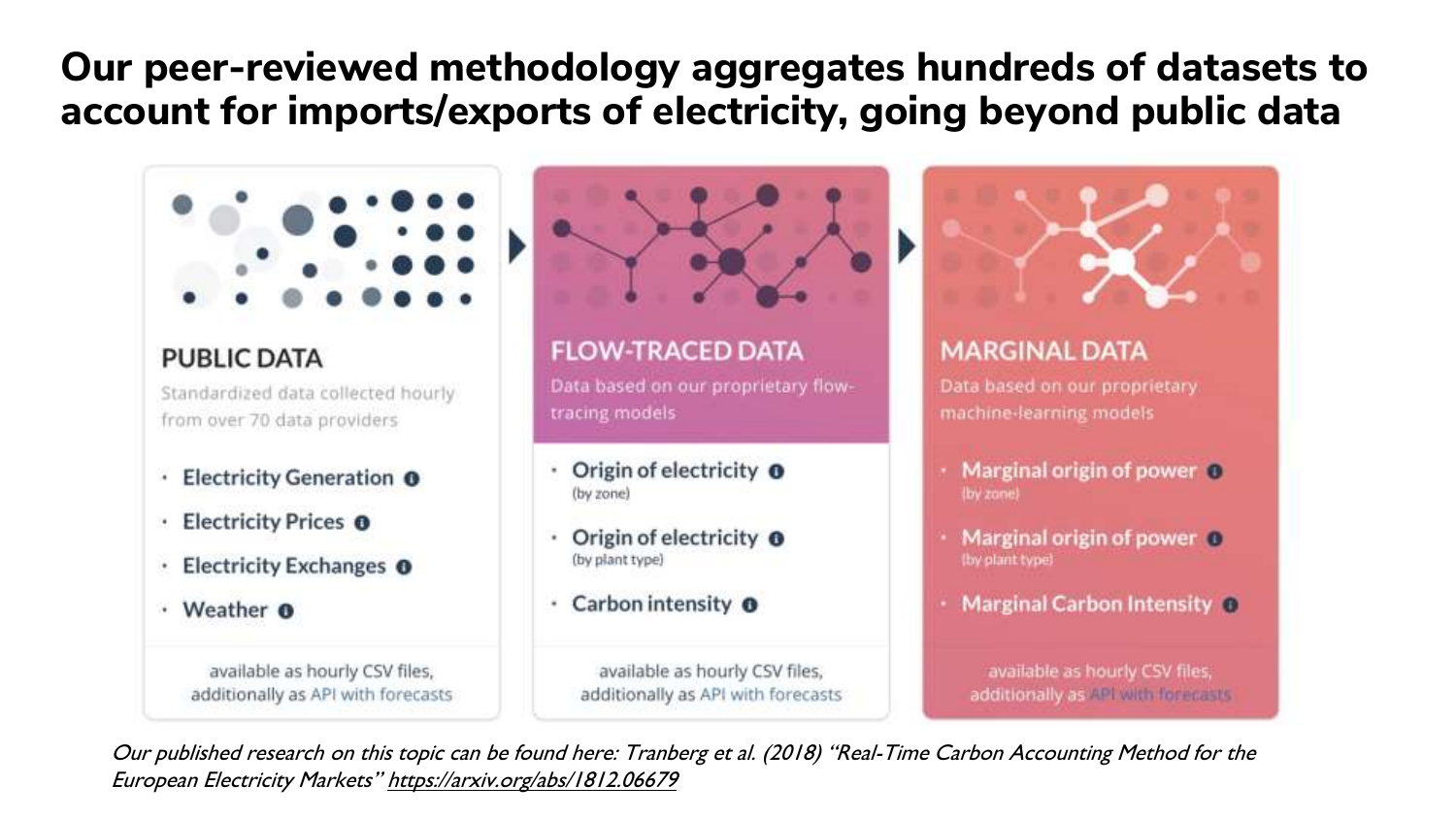### Case Study 1: Microsoft/Vattenfall Wind Farm in NL

- MS buys entire production of Vattenfall wind farm in NL to supply their data center
- Local citizens upset that green electricity appears to be mostly going to data center when it could power 370k households
- *How did this really affect the grid? How we do measure the additionality of this action? Who is really getting the benefit here?*



*Sources:<https://nos.nl/artikel/2350450-opening-grootste-windpark-van-nederland-meeste-stroom-naar-datacenter-microsoft.html> https://www.techzine.nl/nieuws/cloud/116037/microsoft-zal-nederlandse-datacenter-volledig-groene-stroom-voorzien/*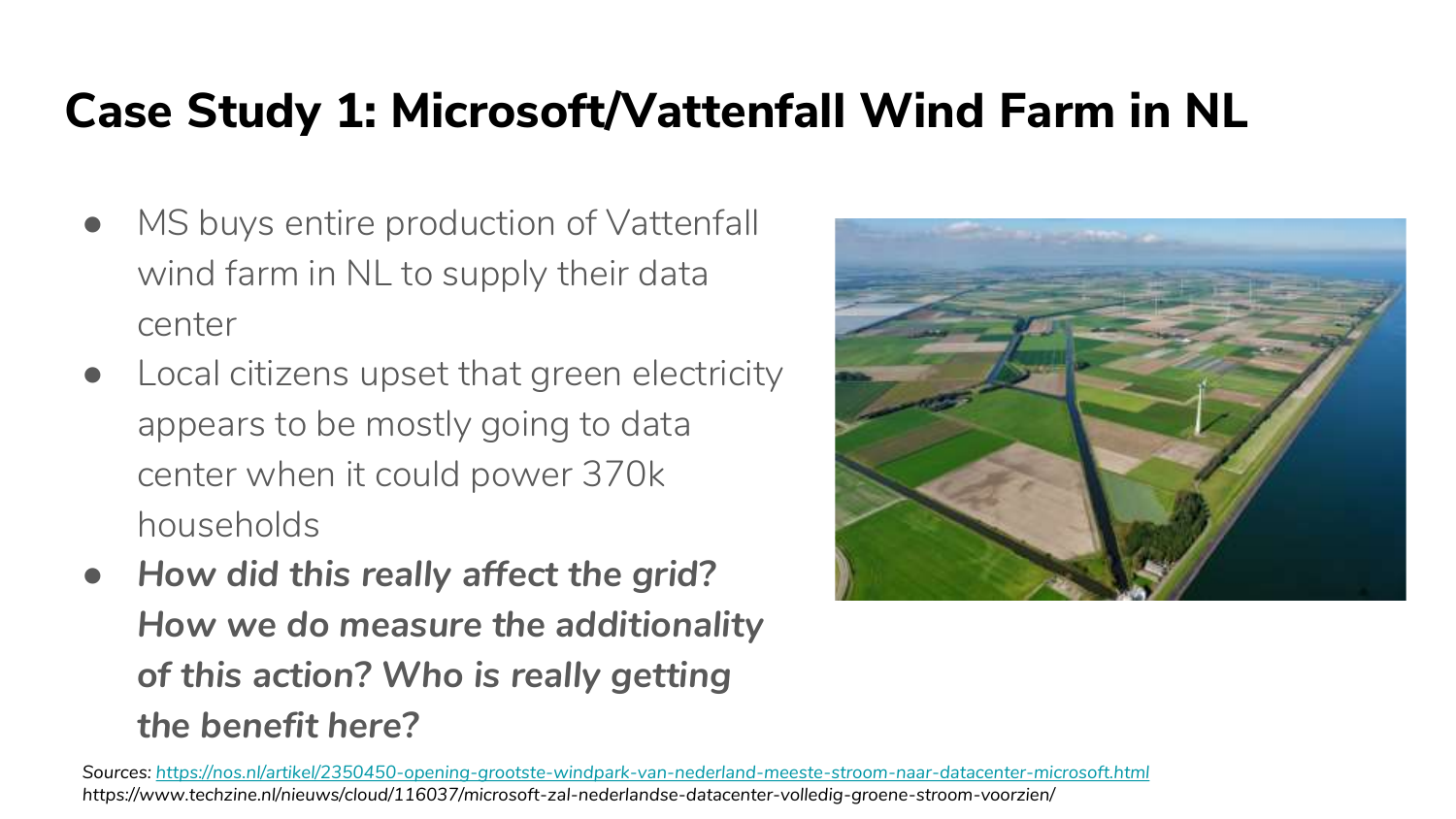### How does the world measure the climate impact of electricity use?

Attributional accounting *How much CO2 have I emitted as a result of my electricity consumption in a given period ?* Relevant for electricity consumers

Location-based approach . . . . . . . . . . . . 33% wind **67% coal** Using average carbon intensity

#### Market-based approach



#### Consequential accounting

*How much CO2 is my project or my action avoiding ?* Relevant for project-owners

#### Marginal approach



Using marginal carbon intensity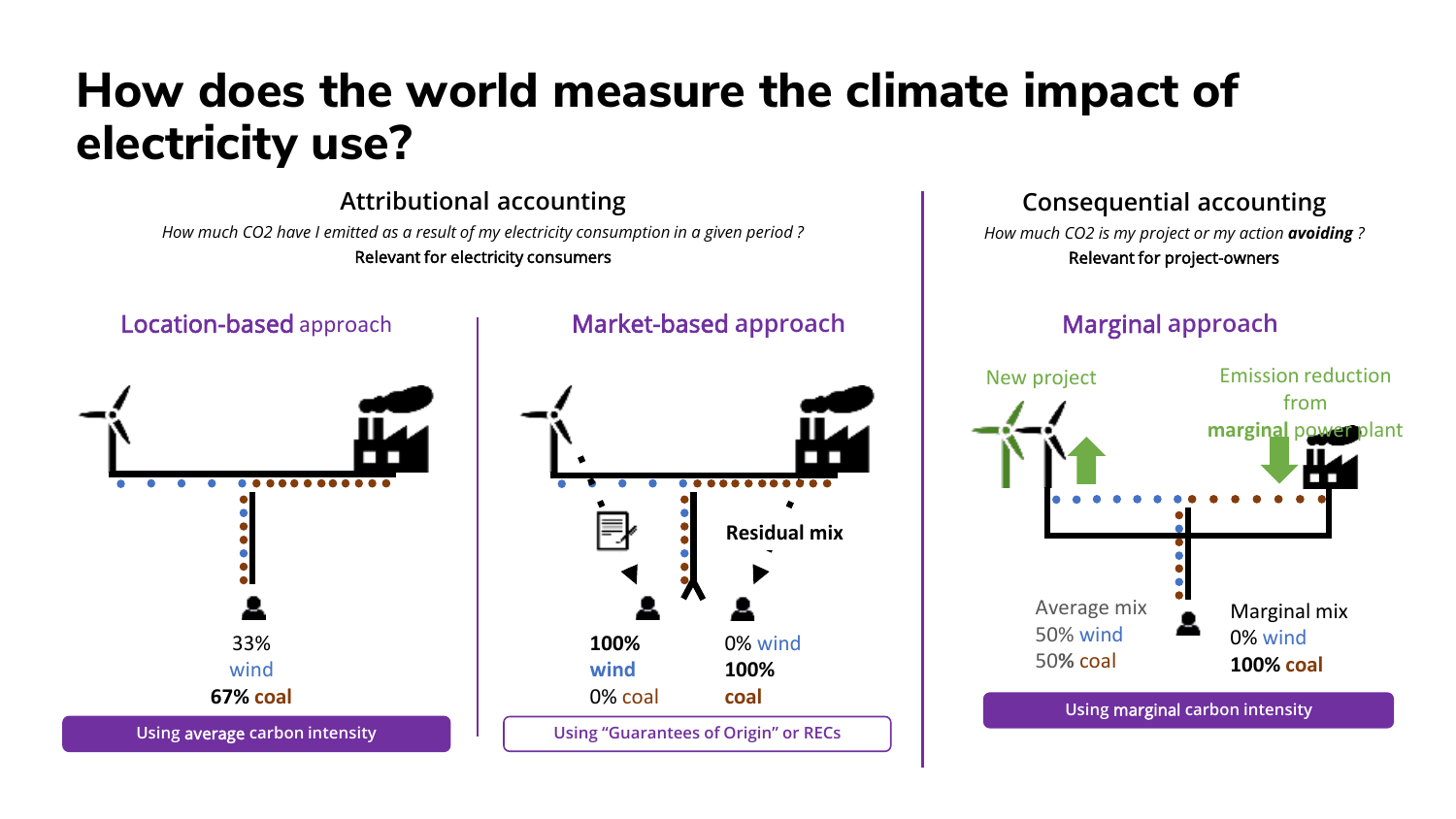### The two rules are fundamentally different!

Carbon intensity (gCO,eq/kWh)

400

**Location-based view** (average grid carbon intensity)



Market-based view 2017 residual mix (i.e. consumers without a 'green contract')

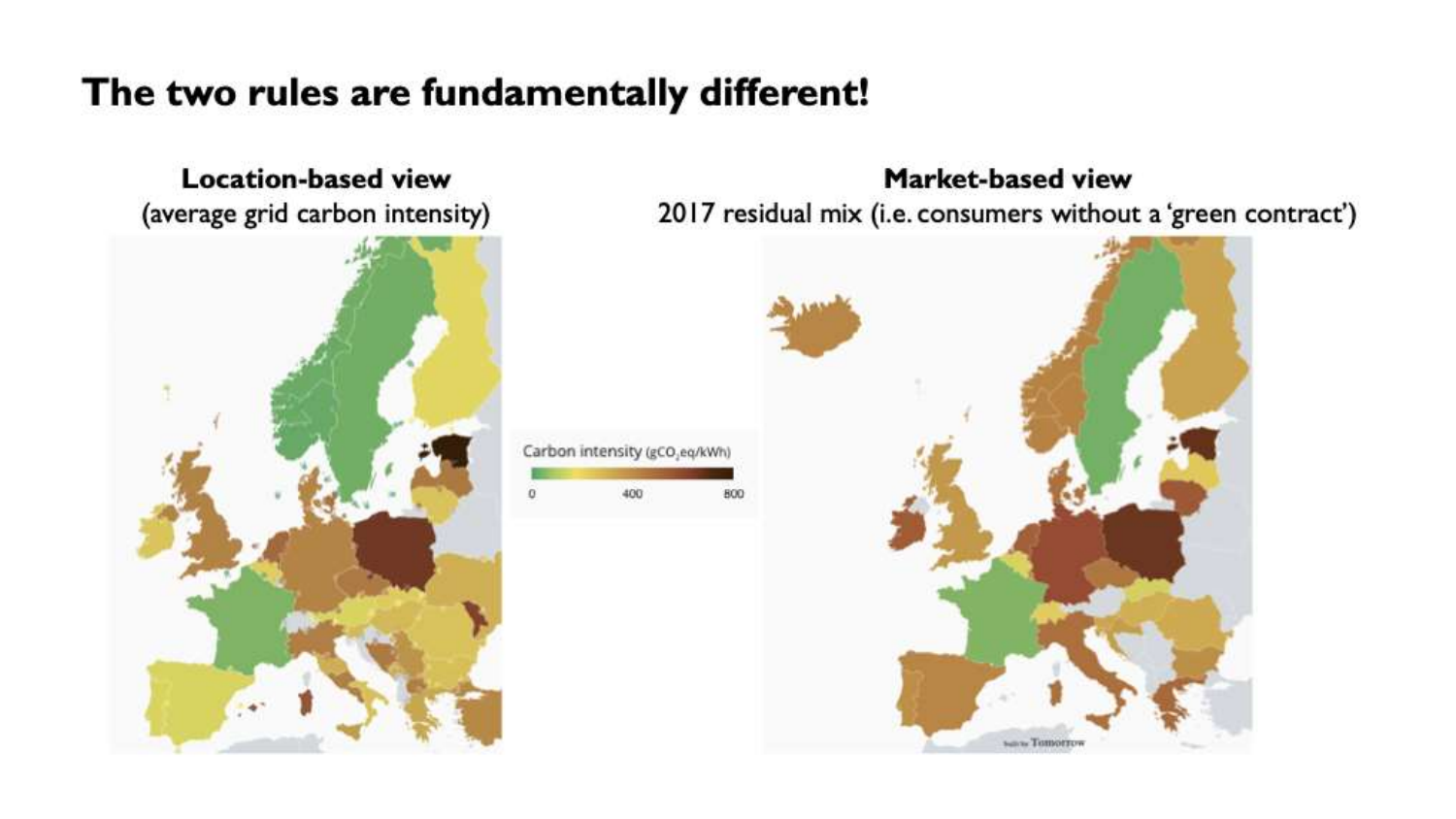### Case Study 2: Norwegian EVs and European Data Centers

- As a Norwegian citizen, I buy an EV because I think Norwegian electricity is mostly hydro and therefore clean, hence I'm reducing my impact
- But Norway has sold most of their green electricity certificates throughout Europe (a market-based approach)
- Both me an a Norwegian citizen and a European data center company who bought these certificates will claim responsibility - double-counting!



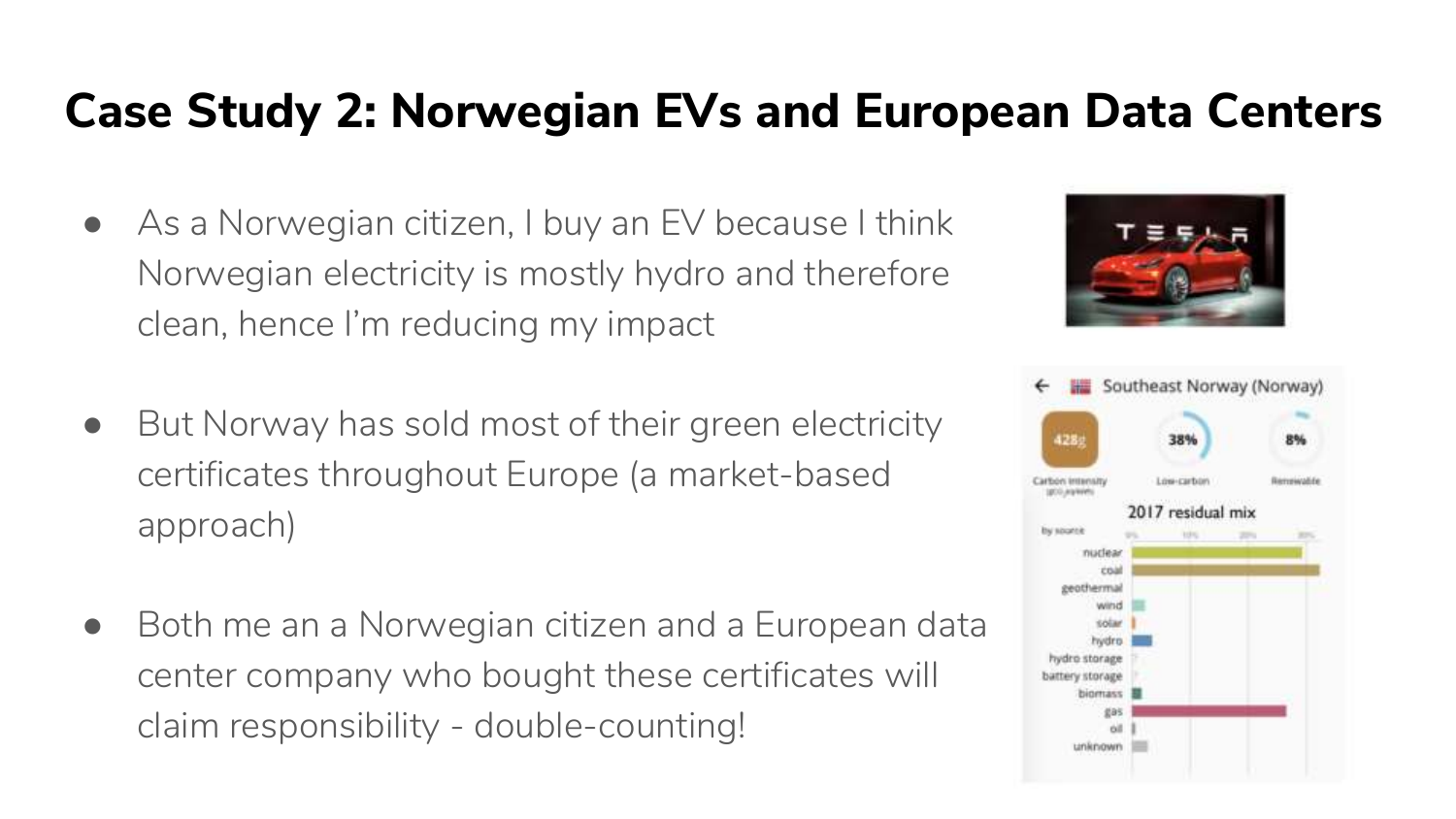### Challenges with the market-based system

- **Double-counting** and cross-sector integration challenges
- Conflating **responsibility** and **impact** measurements
- Difficulty in measuring **additionality** of market-based schemes similar to offsets
- A system that ignores the **physical realities** of the grid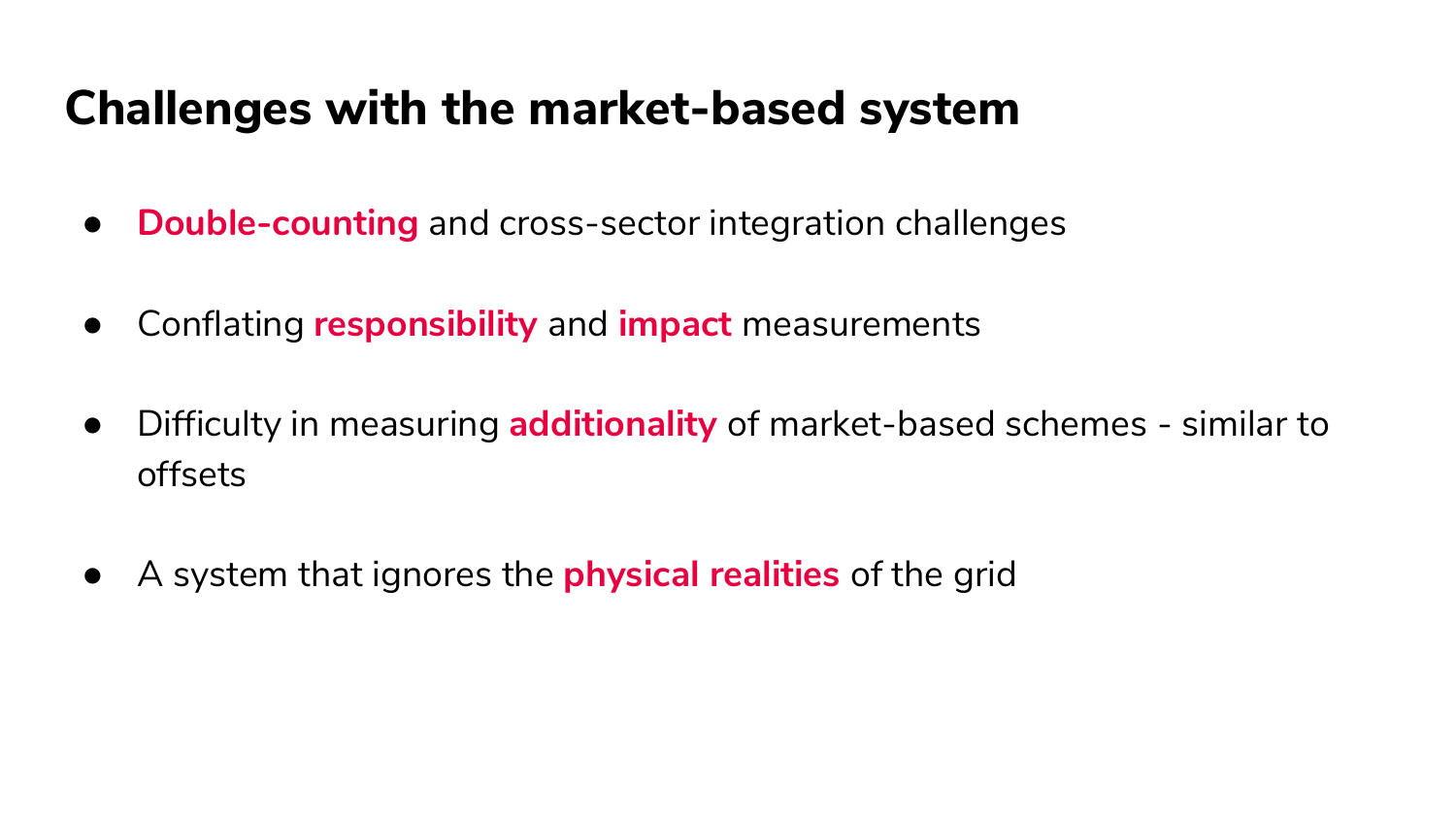### How can we bring the climate impact of electricity back to reality?

Step 1: **Responsibility** *"Clean up your own house"*

Location-based carbon accounting approach



Using average carbon intensity

Step 2: **Impact** *"What is the best way to lower the world's CO2 emissions from electricity?"*

#### Marginal approach



Using marginal carbon intensity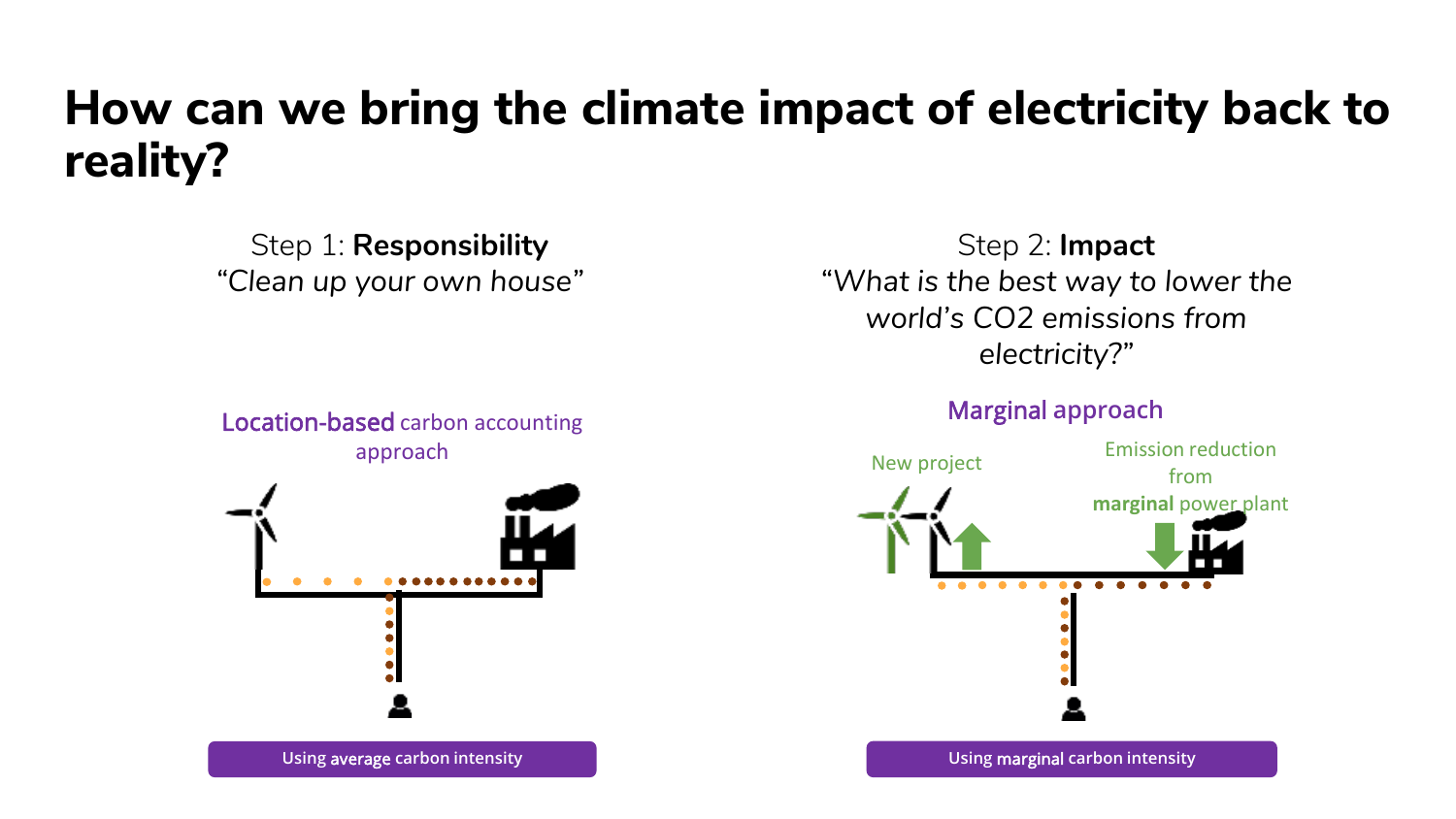### Examples of Impact activities through this framework

- Time-based or geographic-based **load-shifting/optimization** of consumption based on the carbon intensity of the grid
- **PPAs and GOs/RECs** optimized based on marginal impact, and taking into account:
	- Geographic and physical constraints such as cross-border flows
	- Time constraints? Account for hourly variations?
- Others?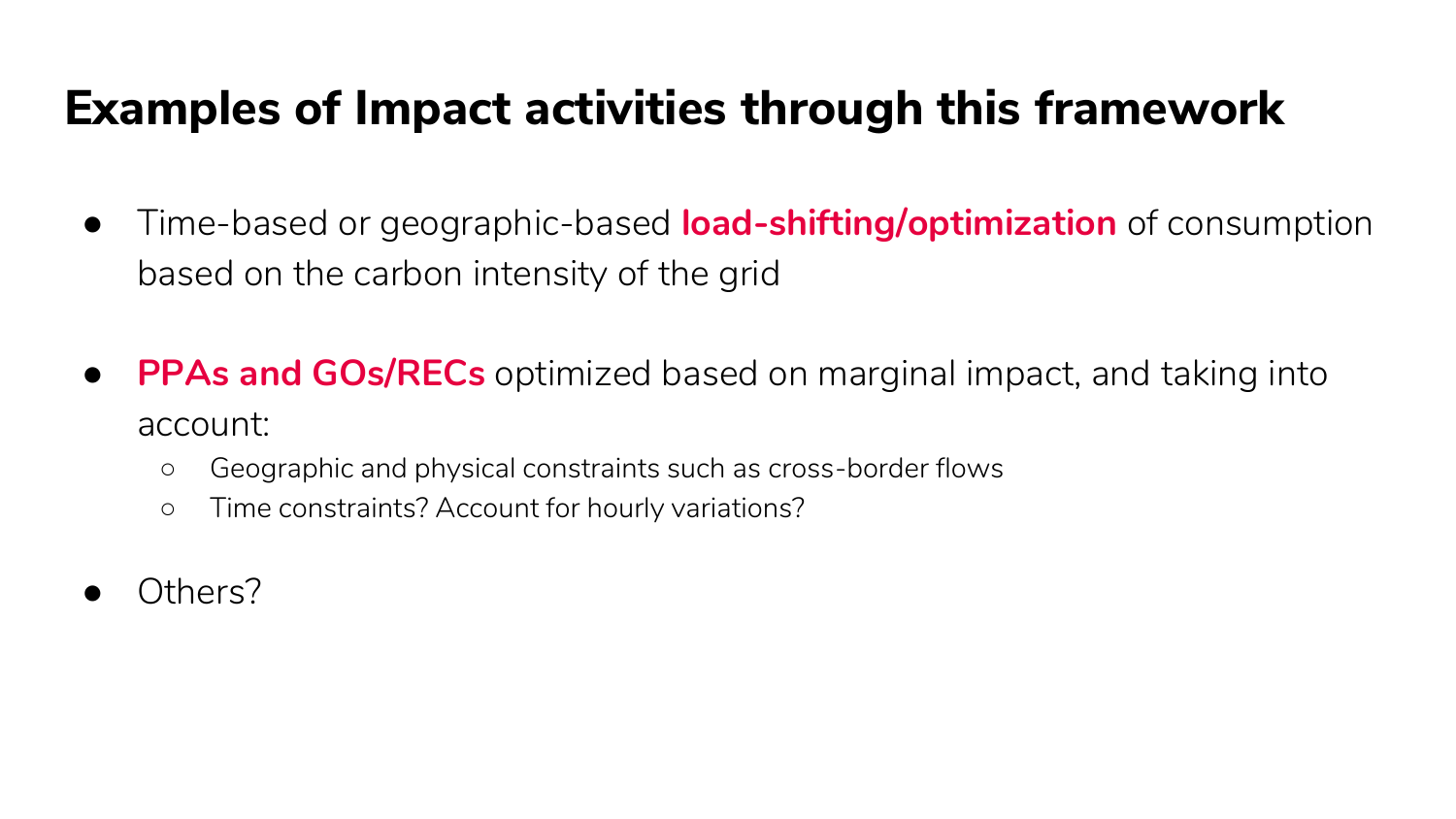## **This framework in action (1/2): Google's 24/7 carbon-free goal**



power in some places and times.

operational emissions to zero.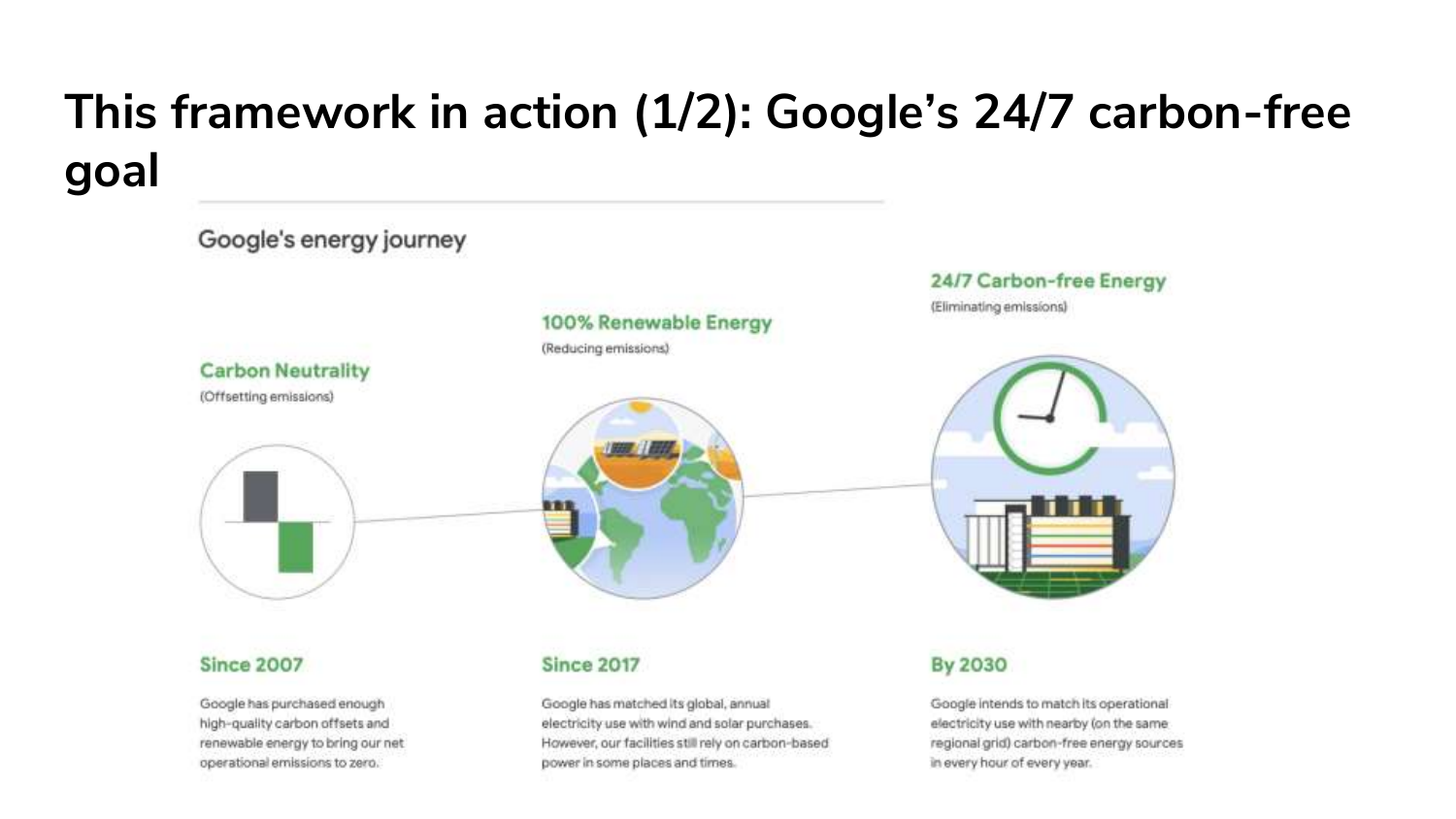## This framework in action (2/2): Optimizing time-of-use of electricity

| Google The Keyword | Latest stories Product updates v Company news v |  |  |
|--------------------|-------------------------------------------------|--|--|
|                    |                                                 |  |  |

DATA CENTERS AND INFRASTRUCTURE

### Our data centers now work harder when the sun shines and wind blows



Ana Radovanovic Technical Lead for Carbon-Intelligent

Addressing the challenge of climate change demands a transformation in how the world produces and uses energy. Google has been carbon neutral provided a statement of the state and a statement of the statement of the statement of the statement of the statement of the statement of the statement of the statement of the statement of the statement of the statement of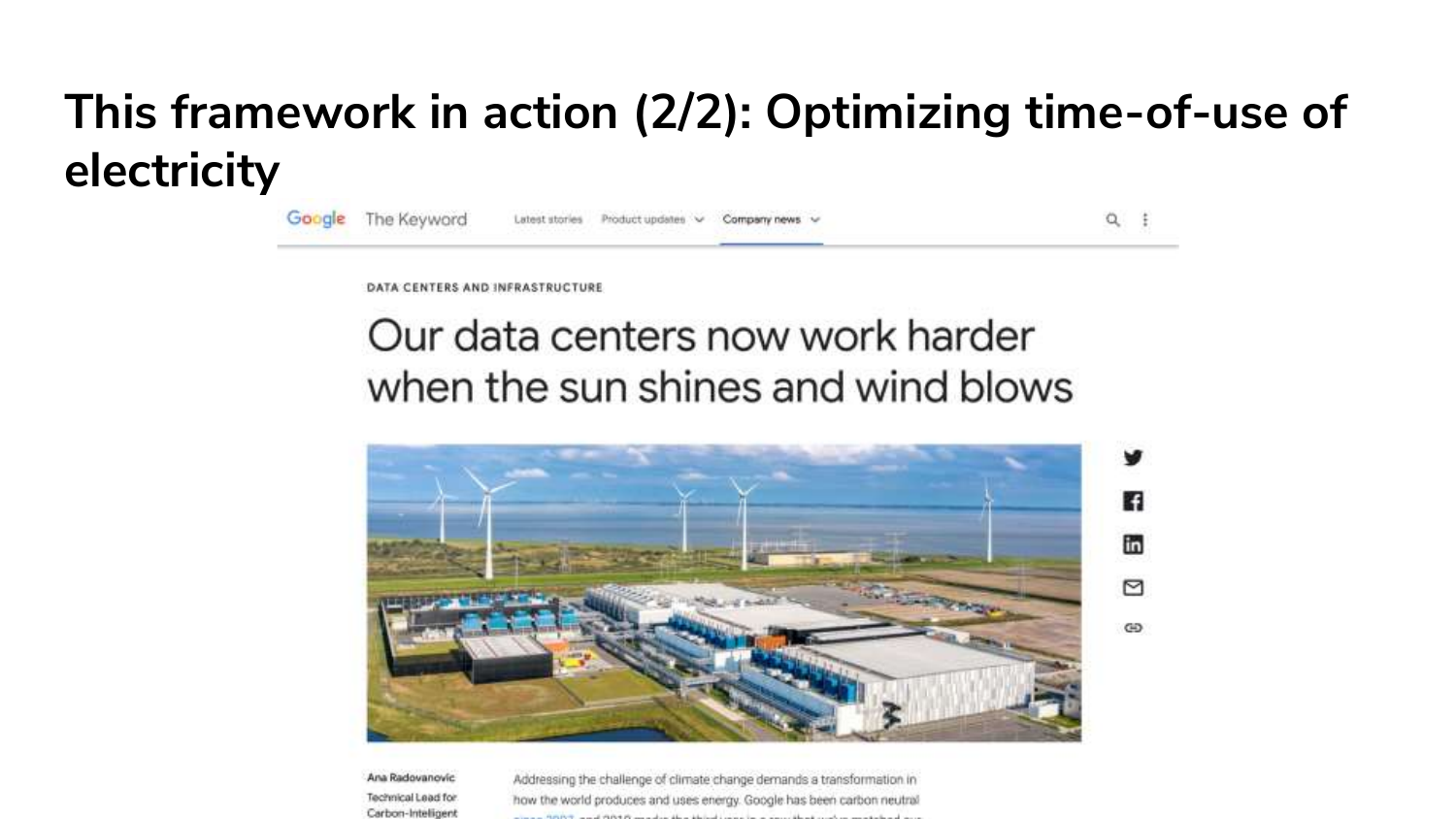## Summary

- The way we often account for the climate impact of electricity has inherent flaws, presenting **major climate and PR risks**
- We can avoid these risks by disaggregating **responsibility** and **impact** measurements, and…
- We can use marginal carbon intensity models to better measure the **additionality** of impact activities